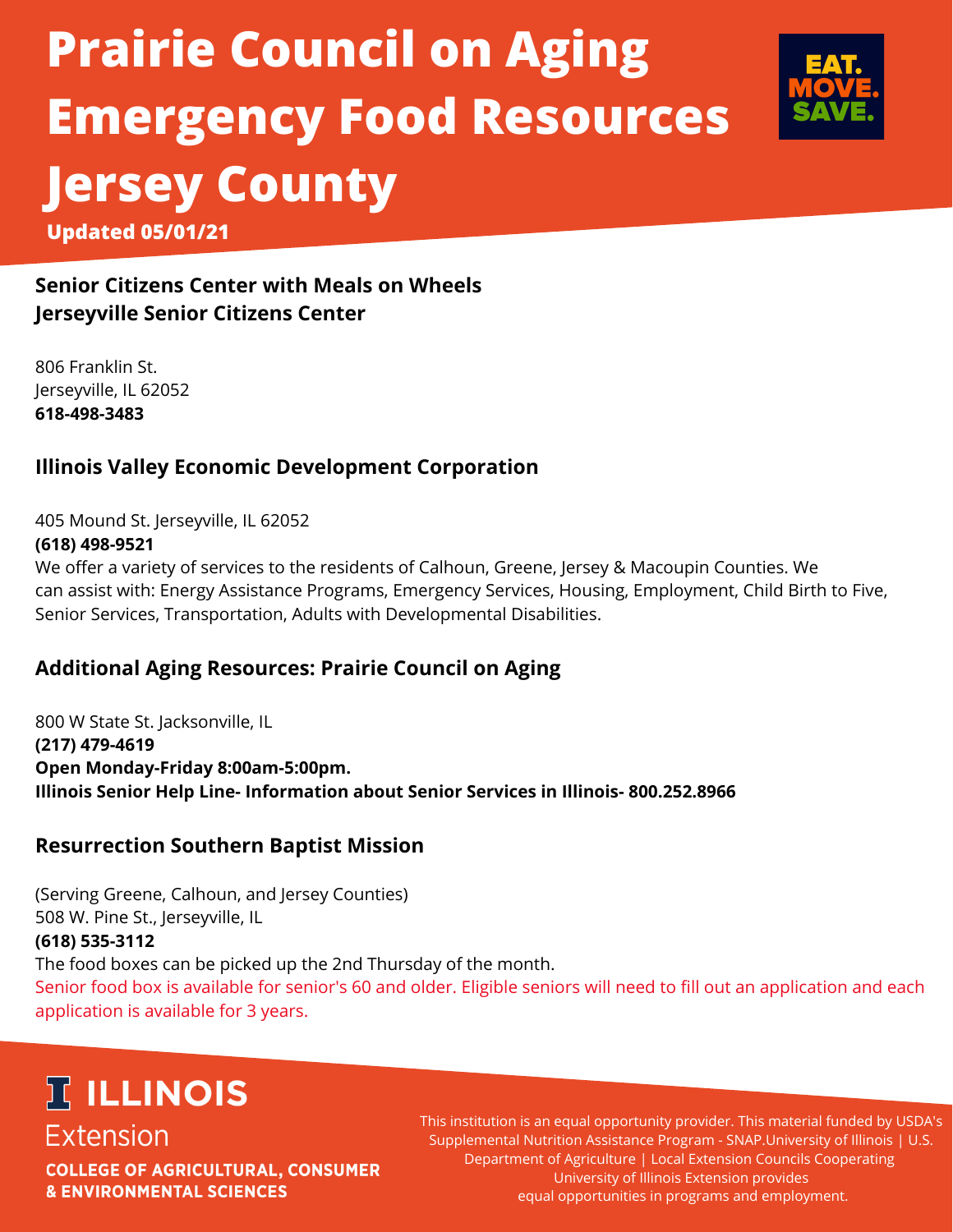# **Prairie Council on Aging Emergency Food Resources Jersey County Updated 05/01/21**



### **Diane's Food Pantry**

508 W. Pine St. Jerseyville, IL 62052 **(618) 567-5877 Thursday's 10am- 1pm** (Serving Greene, Calhoun, and Jersey Counties) Senior activities available during food pantry hours. Clothing Store with donated new clothing from Cato's and Walmart also available Tuesday, Thursday, and Saturday.

#### **Grafton Food Pantry**

118 E. Main Street, Grafton, IL 62037 **Phone: 618-786-3344 1st and 3rd Wednesday of the month. 9am-11am** Require a Grafton Illinois address.

#### **Jersey Township Food Pantry**

720 State Highway 16, Jerseyville, IL 62052 **Phone: 618-498-3719** Monday, Wednesday, & Friday from 11 AM - 12 PM Only for Jersey County residents & can only visit once per month. Curbside pick-up

#### **St. Vincent DePaul Society**

Help with food, utilities, and rent. Jersey County Phone: **618-556-0675** By appointment only (call number above and leave a message with your contact information and what assistance may be needed)

### **IT ILLINOIS**

**Extension COLLEGE OF AGRICULTURAL, CONSUMER & ENVIRONMENTAL SCIENCES** 

This institution is an equal opportunity provider. This material funded by USDA's Supplemental Nutrition Assistance Program - SNAP.University of Illinois | U.S. Department of Agriculture | Local Extension Councils Cooperating University of Illinois Extension provides equal opportunities in programs and employment.